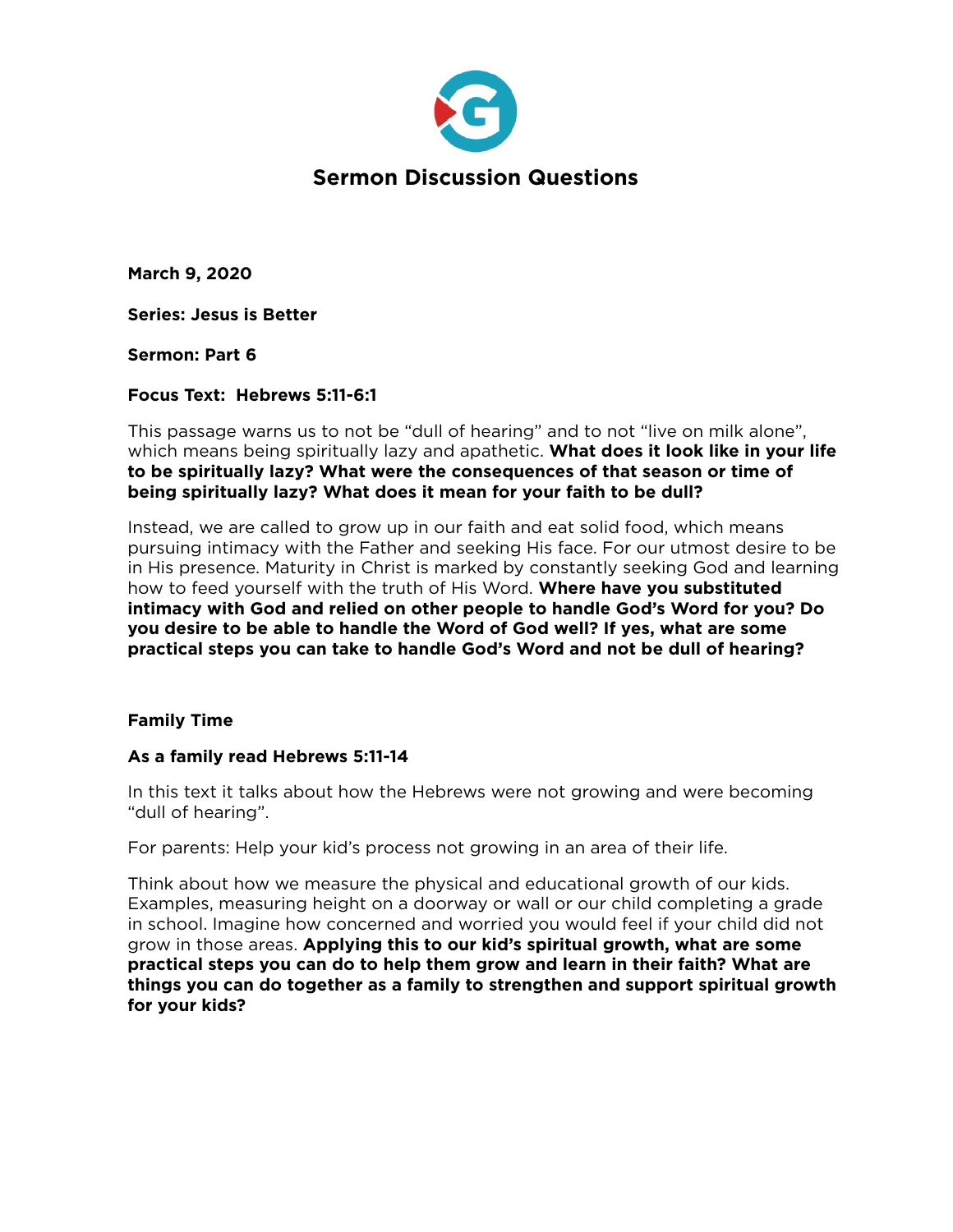

**March 2, 2020** 

**Series: Jesus is Better** 

## **Sermon: Part 5**

# **Focus Text: Hebrews 4:12-5:10**

In this section of Hebrews, the author makes a clear distinction between the traditional high priest and the High Priest we now have in Jesus. The traditional human high priest is called by God, but is limited in his role as a mediator due to his own sin. However, Jesus was sinless, fully human and fully God, and His sacrifice and atonement for our sins is perfectly complete. Why does our sin require a sacrifice?

Though we are sinners, with Jesus as our Mediator, we can now approach God with confidence and boldness. As we approach God, we are met with grace and mercy. How does that truth impact you? Do you pray with boldness and confidence? Do you struggle accepting God's grace for your life?

Our sin has created a chasm between us and God our Creator, and Jesus is the bridge between us and God. Jesus being fully God and fully human means that both sides of the bridge are firmly anchored in the person of Jesus. What does it mean to you that Jesus is your advocate and mediator? How does that truth shape your life? Your prayer life?

# **Family Time**

# **As a family read Hebrews 4:15-16**

We see that Jesus is our helper and can understand us when we struggle or make mistakes. We all sin and need forgiveness. What are some areas that you can ask Jesus to forgive you and help you with? (parents, help your child with some examples if needed)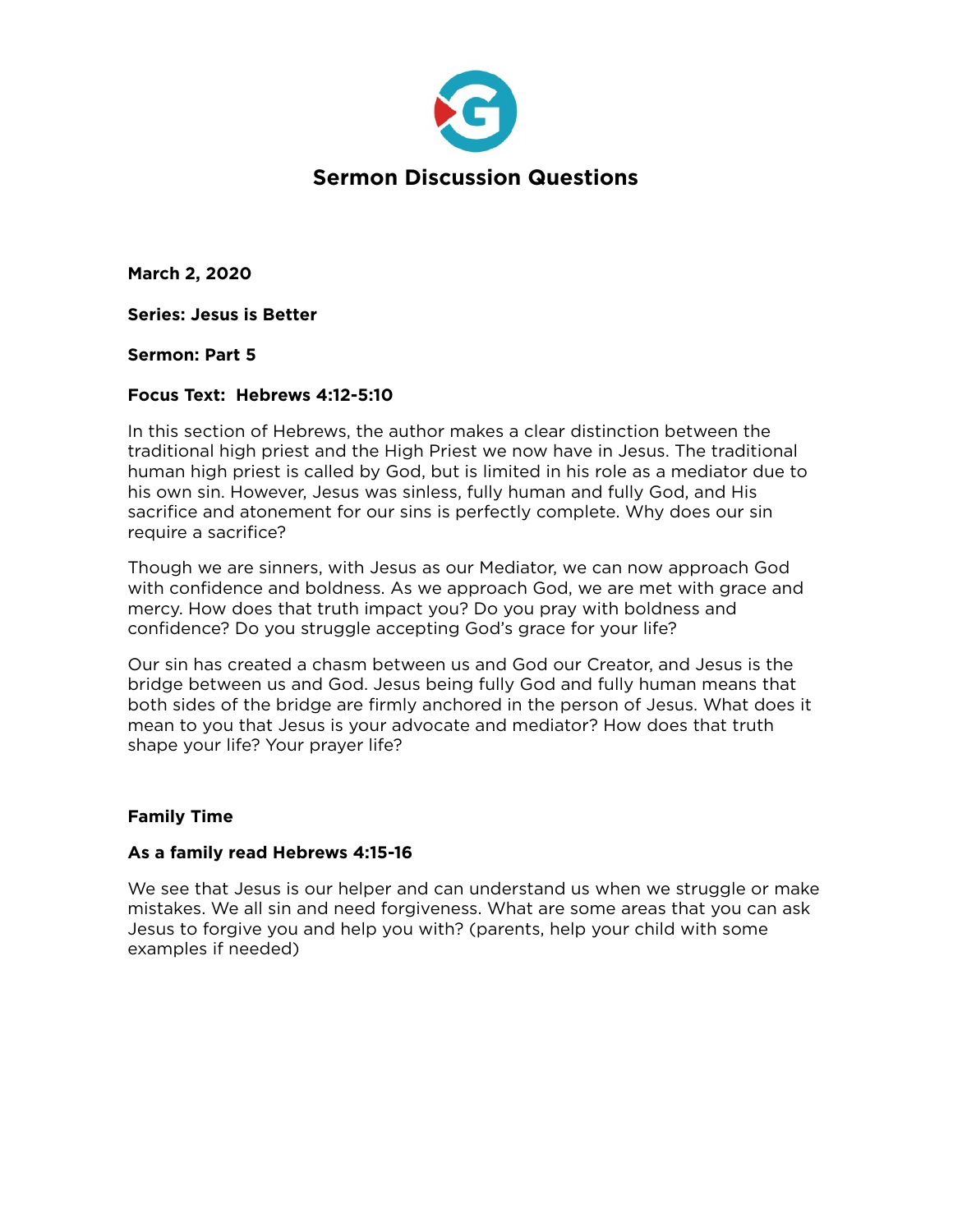

**February 24, 2020** 

**Series: Jesus is Better** 

## **Sermon: Part 4**

## **Focus Text: Hebrews 3:1-19**

We see in Hebrews 3:1 that Jesus is our way to hear from God (apostle) and our way to God (high priest). Jesus is the author of our salvation and our hope. We are called to place our hope and confidence solely in Jesus.

Here were some questions Adam posed in this sermon for us to consider:

Where does your confidence and hope rest? Is your confidence and hope ever misplaced or based on something other than Jesus?

Are you certain of your salvation? Are you a partaker of Christ and find your assurance solely in Christ? Having heard an explanation of this passage, do you have a better understanding that the assurance of your salvation rests solely in the work of Christ? What's your understanding of what it means to share in Christ or be a partaker of Christ?

If you want more clarity regarding this passage and the assurance of salvation, and do not have a community to discuss it with, please reach out to a pastor at GracePoint to discuss further.

Adam made the statement that sin is deceitful and faithfulness to Jesus is a community project. Are you trying to live out your faith alone? Are you engaged in biblical community? Are you in a relationship where you are consistently encouraging someone and they are encouraging you?

# **Family Time**

### **As a family read Hebrews 3:1-6**

Moses was a good servant and important to the Hebrews, but Jesus is greater. The writer uses the illustration that the builder is greater than the house itself. Talk to your kids about what are things that are great and good in their life. We see that Jesus is greater and better than all these things. As a parent, help your child see how Jesus is better in your life compared to the things of this world.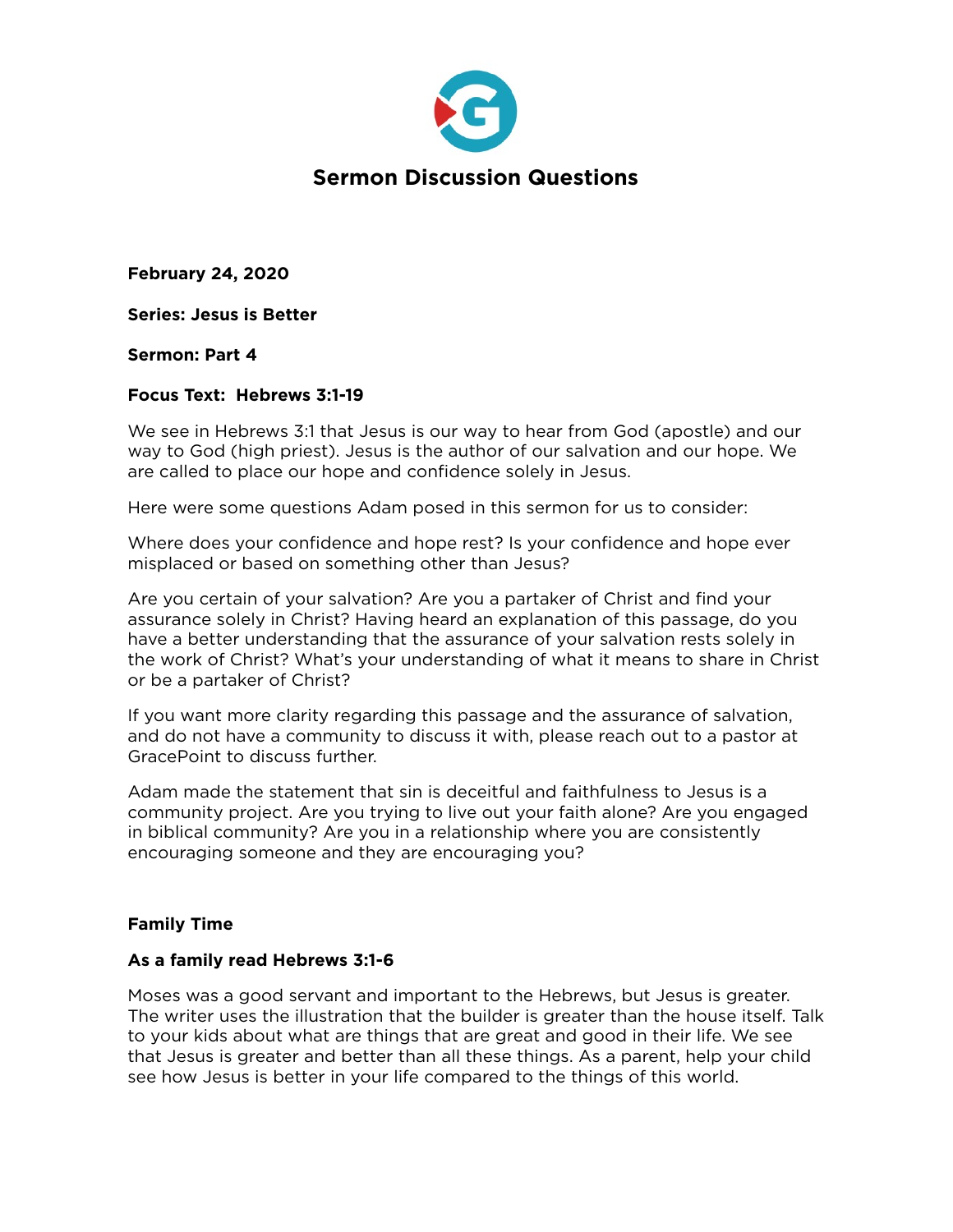

**February 17, 2020** 

**Series: Jesus is Better** 

## **Sermon: Part 3**

# **Focus Text: Hebrews 2:1-18**

During the sermon, two questions were posed that are essential for everyone to not just answer, but to truly know.

Take some time and reflect/discuss the following questions:

## **Who is Jesus? What does it mean to be human?**

You heard in the sermon, that Jesus is the Hero Who rather than annihilate His enemies, He laid down His life for His enemies. How do you handle this truth? Do you think that the world understands or accepts this narrative? Why does our world celebrate an opposite narrative of what a hero truly is? (we see in our culture through movies, books, and stories that support this opposite narrative)

As believers that are a part of this new humanity (2 Corinthians 5:17) that Jesus has ushered us into, what does it mean to be a part of this new humanity? How can we accept Jesus as the Hero for our own life? How can we live out what was modeled to us by Jesus?

# **Family Time**

# **As a family read Hebrews 2:10**

Name one of your favorite heroes from a movie, book or story. What makes the hero stand out to you? Why do you like them?

If Jesus is our **true** Hero, we see that He is different than the heroes we see in movies. Jesus did not just die for His friends, but died for everyone. (Parents, talk about how Jesus dying on the cross was a true heroic sacrifice)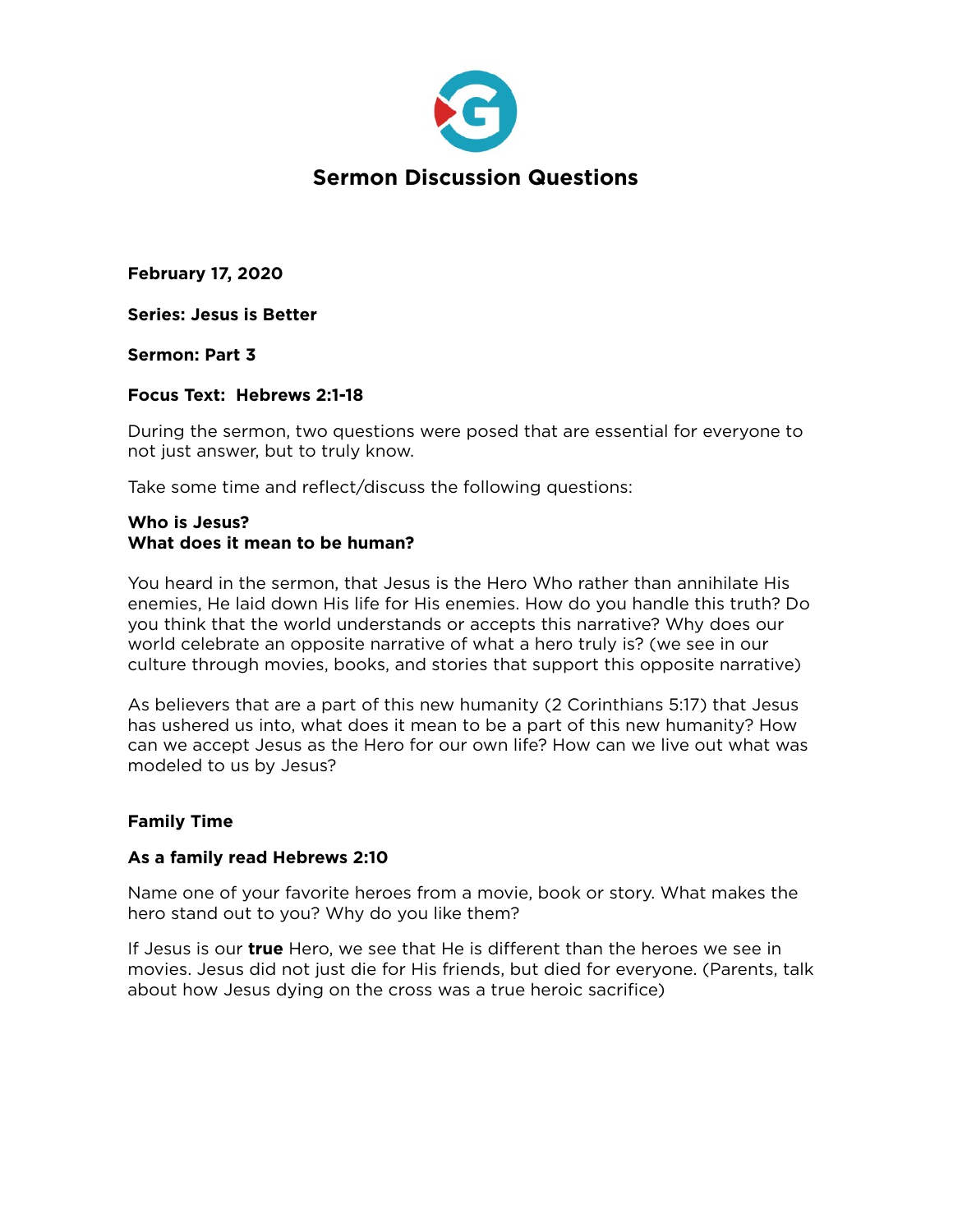

**February 10, 2020** 

**Series: Jesus is Better** 

## **Sermon: Part 2**

# **Focus Text: Hebrews 1:1-14**

The book of Hebrews begins with God spoke…God desires to communicate with us and for us to know Him. God used different ways to speak and be known before Jesus, but in Jesus, God spoke directly to us. Jesus was the Word made flesh, and the new covenant spoken and accomplished through Jesus is the only way for us to know God and be seen as righteous in His sight.

It is important for us to think rightly about Jesus. Take some time to reflect on the following questions:

How small is your view of Jesus?

Do you see Him as "just a man" or do you believe in Him as the radiance of the glory of God?

How does this understanding and belief in Jesus inform your worship of Him?

Are you trusting Jesus for the purification of your sins?

Are you trying to carry the burden of your own righteousness?

Do you see Jesus as better and worthy of your worship? Your life? Your devotion?

# **Family Time**

### **As a family read Hebrew 1:1-3**

In this passage, we learn to 2 things about Jesus. 1) Jesus is God 2) He created us and that He holds all things together. What do you think it means that Jesus holds all things together? How do you think He does that?

(Parents, this passage also tells us that Jesus is currently at the right hand of the Father in heaven. It may be a good reminder that Jesus is eternal)